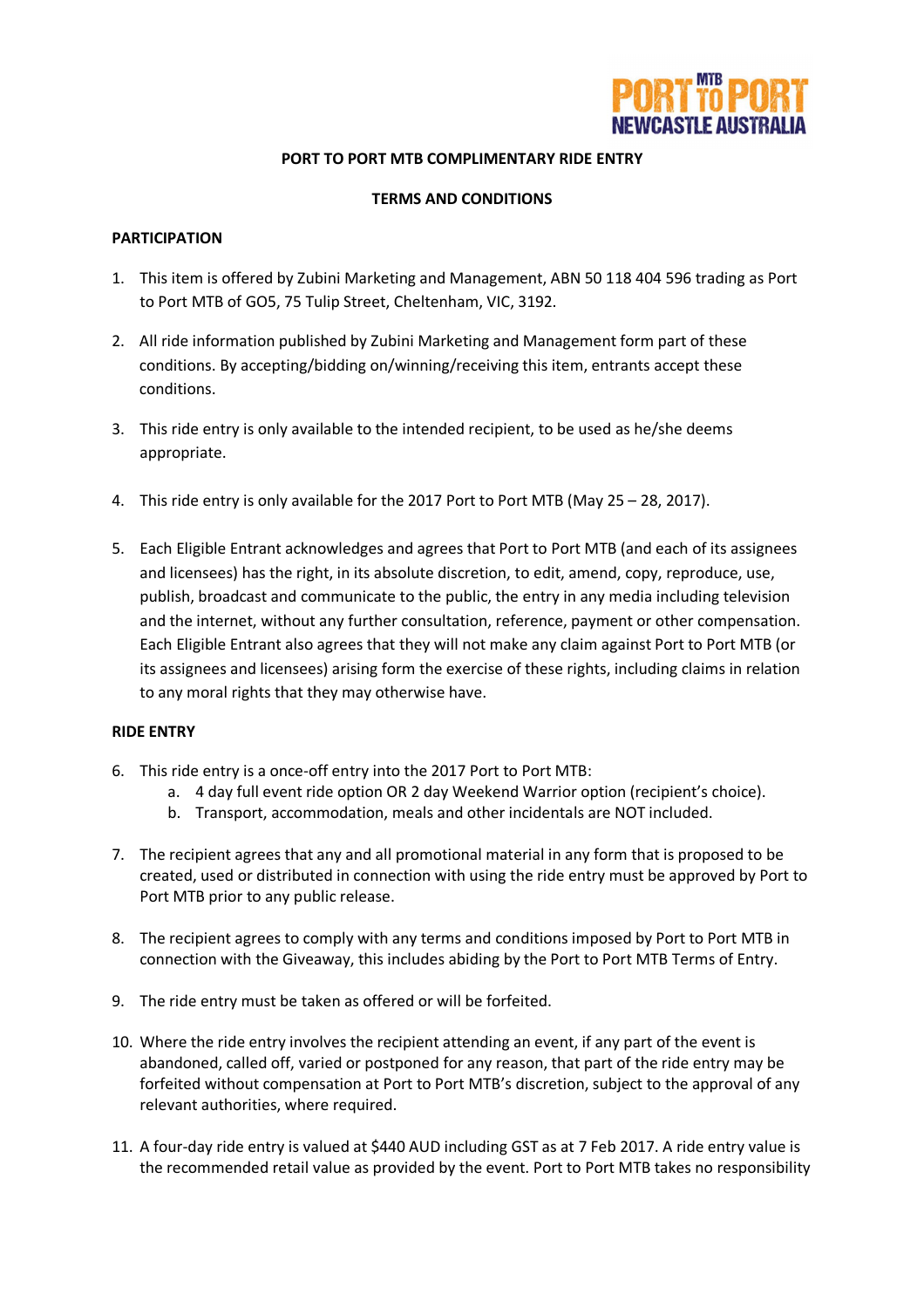

for any variation in the ride entry's value due to exchange rate changes or otherwise.

- 12. Any additional costs not expressly stated, but which may be incurred in acceptance and use of the ride entry, are the responsibility of the recipient. This includes but is not limited to return travel to and from the event, parking, merchandise, food and drinks consumed and all other ancillary costs.
- 13. No compensation will be payable if a recipient is unable to take any element of the ride entry as stated, or does not satisfy any conditions of use for any element of the ride entry (including conditions imposed by event organisers or staff, or other providers, such as health, behaviour, age and safety requirements), for whatever reason. Any part of the ride entry that is not taken for any reason is forfeited and no compensation will be provided.
- 14. If a ride entry (or part thereof) is unavailable for any reason, Port to Port MTB may, in its absolute discretion, substitute alternative goods or services of equal or higher value. Port to Port MTB accepts no other liability or responsibility for any loss incurred by a recipient or any other party if a ride entry (or part thereof) is unavailable for any reason.
- 15. Other than as expressly stated in these conditions, a ride entry is non-transferable, nonrefundable, non-exchangeable, non-replaceable, and non-redeemable for another prize including cash, except at Port to Port MTB's discretion.

### **RECIPIENT(S)**

- 16. The recipient must notify their acceptance of the complimentary ride entry by registration into Port to Port MTB prior to May 1, 2017. Each participating MTB Club will be sent a unique registration code, valid for one registration. The recipient must visit www.porttoportmtb.com/registration, enter their details and the supplied code in order to claim this ride and enter into the race.
- 17. The ride entry notification will include instructions as to how the recipient is to claim the ride entry. The ride entry will only be awarded following any validation and verification that Port to Port MTB requires in its sole discretion.
- 18. If: (i) a ride entry is not claimed by a recipient; or (ii) a recipient is determined by Port to Port MTB to be ineligible to redeem the ride entry in accordance with these conditions, the relevant ride entry will be forfeited.

### **GENERAL**

- 19. If for any reason this Giveaway is not capable of running as planned, or is interfered with or disrupted in any way (including by vandalism, power failures, natural disasters, acts of God, weather event, civil unrest, strikes, computer bugs or viruses, tampering or technical failures), Port to Port MTB reserves the right to cancel, terminate, modify or suspend the Giveaway, or invalidate any affected entries.
- 20. Port to Port MTB assumes no responsibility for: (i) any error, omission, interruption, or delay in the operation or transmission of any communication sent to (or by) Port to Port MTB or any entrant whether caused by problems with communication networks or lines, computer systems, software or internet service providers, congestion on any carrier network or otherwise; (ii) any